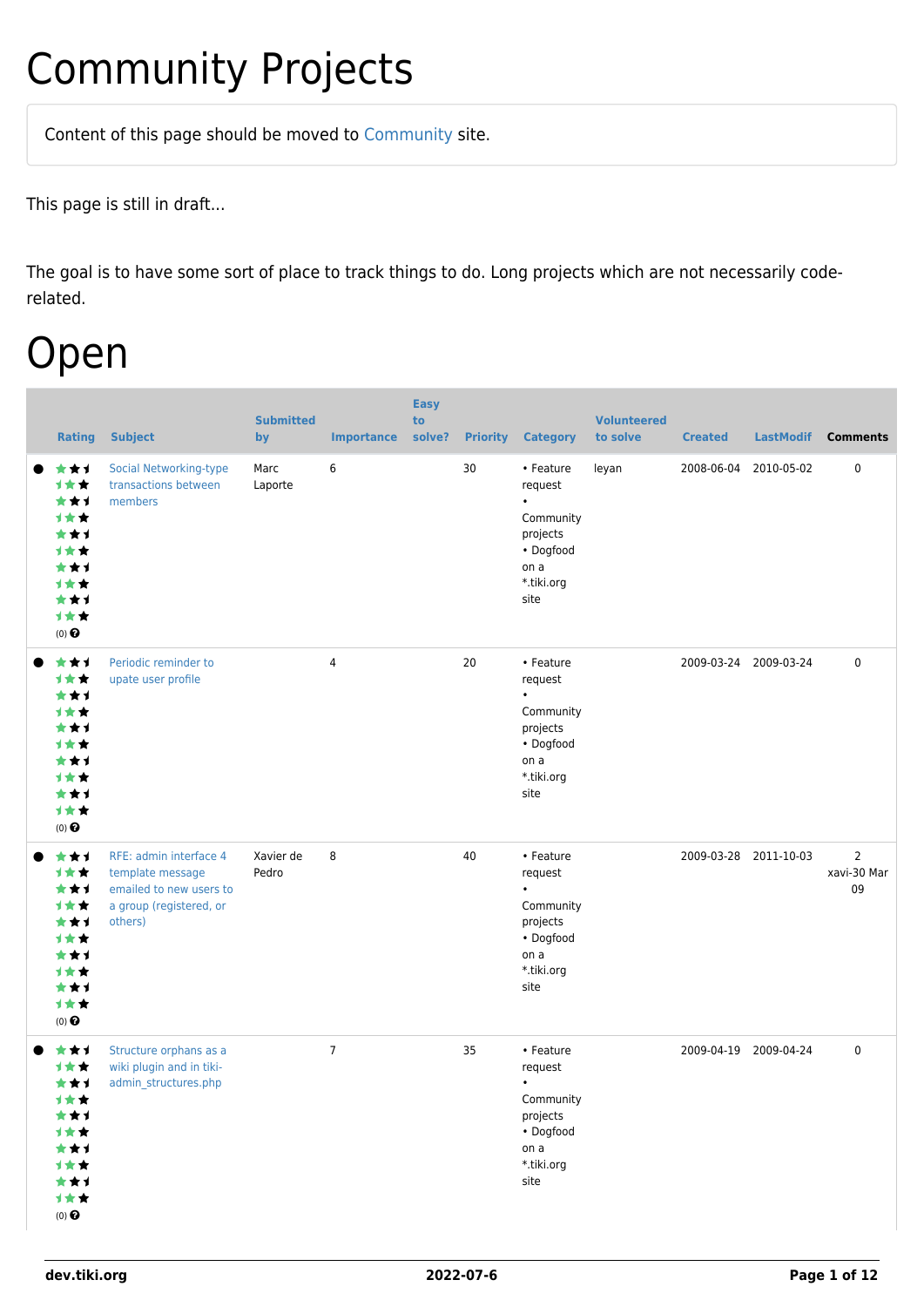| <b>Rating</b>                                                                                                     | <b>Subject</b>                                                                                      | <b>Submitted</b><br>by | <b>Importance</b> | <b>Easy</b><br>to<br>solve? | <b>Priority</b> | <b>Category</b>                                                                                          | <b>Volunteered</b><br>to solve | <b>Created</b> | <b>LastModif</b>      | <b>Comments</b>                    |
|-------------------------------------------------------------------------------------------------------------------|-----------------------------------------------------------------------------------------------------|------------------------|-------------------|-----------------------------|-----------------|----------------------------------------------------------------------------------------------------------|--------------------------------|----------------|-----------------------|------------------------------------|
| ***<br><b>1**</b><br>★★1<br><b>1**</b><br>***<br>十大<br>***<br><b>1**</b><br>***<br><b>1**</b><br>$(0)$ $\bigodot$ | keep user information as<br>the user selected on tw.o                                               | Xavier de<br>Pedro     | $\overline{4}$    |                             | 20              | $\bullet$<br>Community<br>projects<br>• Dogfood<br>on a<br>*.tiki.org<br>site<br>$\bullet$<br>Regression |                                | 2009-07-06     | 2009-07-06            | $\pmb{0}$                          |
| ***<br><b>1**</b><br>★★1<br><b>1**</b><br>***<br>1 * *<br>***<br><b>1**</b><br>***<br>计女女<br>$(0)$ $\bigodot$     | System RSS feeds                                                                                    |                        | 8                 |                             | 40              | • Feature<br>request<br>$\bullet$<br>Community<br>projects                                               |                                |                | 2009-10-22 2009-10-22 | $\pmb{0}$                          |
| ★★1<br>计女女<br>***<br><b>1**</b><br>***<br><b>1**</b><br>***<br><b>1**</b><br>***<br>计女女<br>$(0)$ $\bigodot$       | <b>Calendar Synchronisation Torsten</b>                                                             | Fabricius              | 5                 |                             | 25              | • Feature<br>request<br>$\bullet$<br>Community<br>projects<br>• Dogfood<br>on a<br>*.tiki.org<br>site    |                                |                | 2011-06-09 2011-06-10 | $\mathbf 0$                        |
| ***<br>计女女<br>***<br>计女女<br>***<br>计女女<br>***<br><b>1★★</b><br>***<br>计女女<br>$(0)$ $\pmb{\Theta}$                 | Tiki 7.1 HTML parsing -<br>WYSIWYG/CKE - not<br>working in some feature<br>like for ex. in articles |                        | 9 high            |                             | 45              | • Usability<br>• Support<br>request<br>$\bullet$<br>Community<br>projects<br>$\bullet$<br>Regression     |                                |                | 2011-08-07 2011-10-05 | 3<br>Chealer9-05<br>Jan $18$       |
| ***<br>计女女<br>***<br>计女女<br>***<br>计女女<br>***<br><b>1**</b><br>***<br>计女女<br>$(0)$ $\pmb{\Theta}$                 | Get the feature tiles<br>panel (back) into the new<br>admin dashboard<br>please                     | Torsten<br>Fabricius   | 6                 | 8                           | 48              | • Usability<br>• Feature<br>request<br>$\bullet$<br>Community<br>projects<br>Regression                  |                                |                | 2021-12-04 2021-12-04 | $\mathbf{1}$<br>Jyhem-26<br>Jan 22 |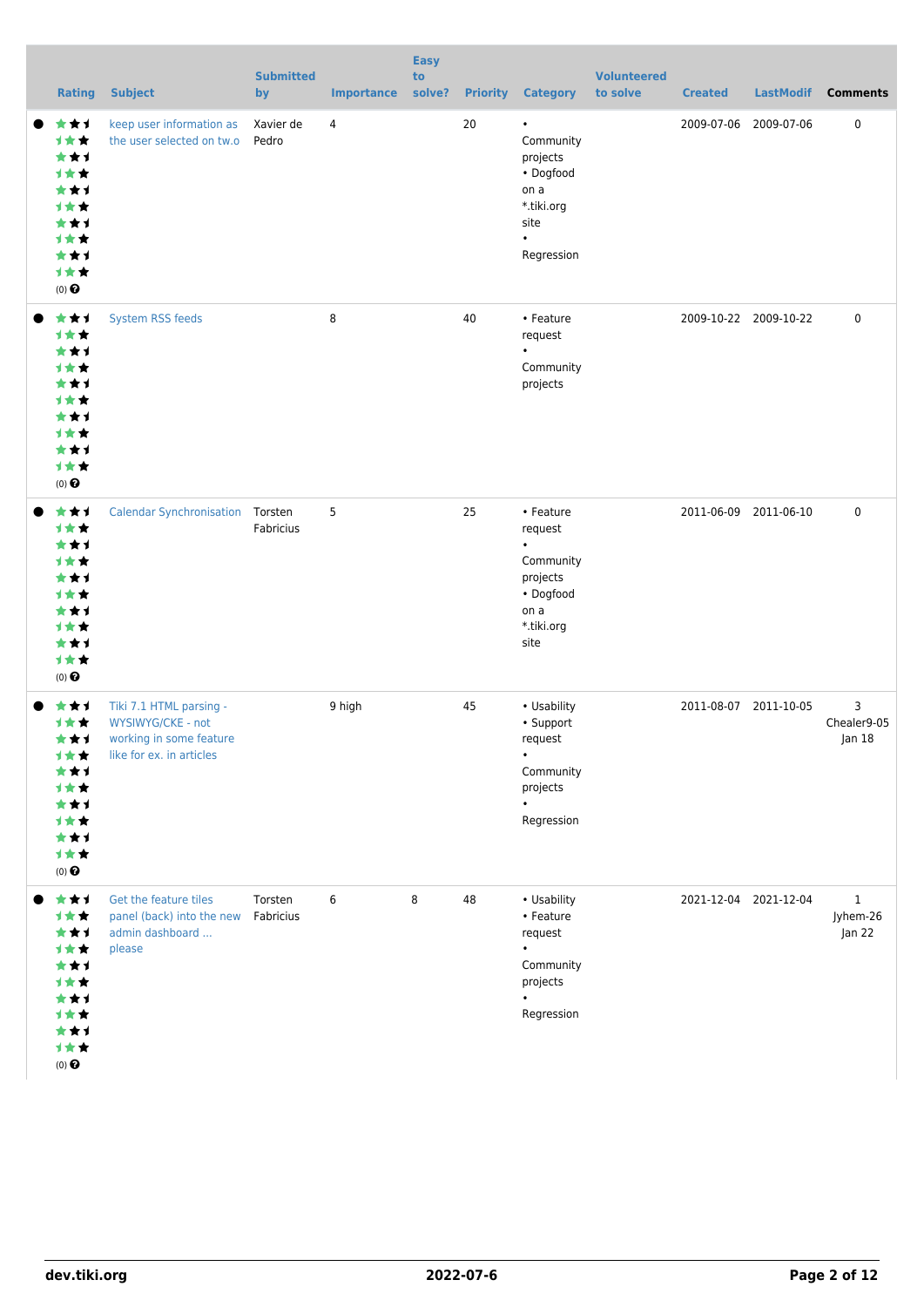| <b>Rating</b>                                                                                                   | <b>Subject</b>                                                                                                                                            | <b>Submitted</b><br>by | <b>Importance</b> | <b>Easy</b><br>to<br>solve? |    | <b>Priority Category</b>                                                                                                                                    | <b>Volunteered</b><br>to solve | <b>Created</b>        | <b>LastModif</b> | <b>Comments</b>                     |
|-----------------------------------------------------------------------------------------------------------------|-----------------------------------------------------------------------------------------------------------------------------------------------------------|------------------------|-------------------|-----------------------------|----|-------------------------------------------------------------------------------------------------------------------------------------------------------------|--------------------------------|-----------------------|------------------|-------------------------------------|
| ***<br><b>1**</b><br>***<br><b>1**</b><br>***<br><b>1**</b><br>***<br><b>1**</b><br>***<br>计女女<br>$(0)$ $\odot$ | i18n online translation<br>broken                                                                                                                         | Torsten<br>Fabricius   | 9                 |                             | 45 | • Usability<br>• Support<br>request<br>$\bullet$<br>Community<br>projects<br>$\bullet$<br>Regression                                                        | Leu                            | 2014-10-19            | 2017-10-06       | $\mathbf{1}$<br>mikeua-22<br>Oct 15 |
| ***<br>1★★<br>***<br>计女女<br>***<br>计女女<br>***<br>计女女<br>***<br>计女女<br>$(0)$ $\odot$                             | 13.x: Floated box classes<br>(divs thirdfloat, to have<br>display in 3 cols) stopped<br>working after the<br>upgrade                                      | Xavier de<br>Pedro     | $\overline{2}$    | 5                           | 10 | • Usability<br>Community<br>projects<br>• Dogfood<br>on a<br>*.tiki.org<br>site<br>Regression                                                               |                                | 2014-08-08 2014-08-08 |                  | 2<br>xavi-11 Aug<br>14              |
| ***<br>计女女<br>***<br>计女女<br>★★1<br><b>1**</b><br>★★1<br><b>1**</b><br>***<br>计女女<br>$(0)$ $\odot$               | Sheets do not place<br>charts properly (almost<br>hidden, in doc.t.o sheet<br>intended for<br>documentation)                                              | Xavier de<br>Pedro     | 6                 | 5                           | 30 | • Usability<br>$\bullet$<br>Community<br>projects<br>• Dogfood<br>on a<br>*.tiki.org<br>site<br>$\bullet$<br>Regression                                     |                                | 2015-12-31 2015-12-31 |                  | 0                                   |
| ***<br>1★★<br>***<br><b>1★★</b><br>***<br><b>1★★</b><br>***<br>计女女<br>***<br>计女女<br>$(2)$ $\odot$               | 15.x regression: autotoc<br>non-optionally wastes<br>vertical space below the<br>box                                                                      | Xavier de<br>Pedro     | 5                 | 5                           | 25 | • Usability<br>$\bullet$<br>Community<br>projects<br>• Dogfood<br>on a<br>*.tiki.org<br>site<br>Regression                                                  |                                | 2016-05-20 2016-05-20 |                  | 5<br>Chealer9-29<br>Jun 18          |
| ***<br>计女女<br>***<br>计女女<br>★★1<br>计女女<br>***<br>计女女<br>***<br>计女女<br>$(0)$ $\odot$                             | 13.x dev.t.o bug tracker:<br>missing category at<br>submit time didn't take<br>the user up to the source<br>of the issue, and no<br>message at the bottom | Xavier de<br>Pedro     | 8                 | 6                           | 48 | • Usability<br>$\bullet$<br>Community<br>projects<br>• Dogfood<br>on a<br>*.tiki.org<br>site<br>$\bullet$<br>Regression<br>• Less than<br>30-minutes<br>fix |                                | 2014-10-09 2014-10-09 |                  | 0                                   |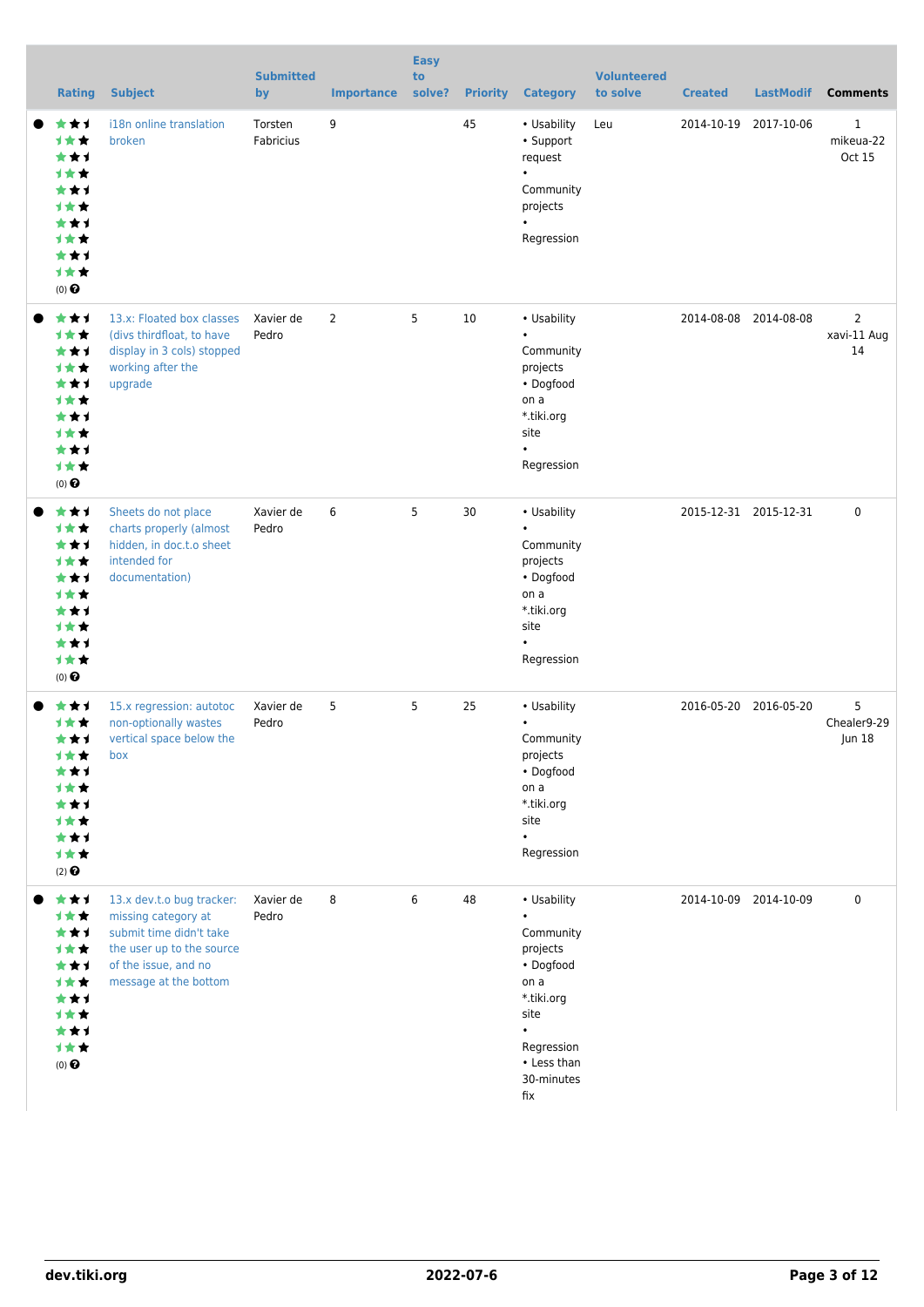| <b>Rating</b>                                                                                                          | <b>Subject</b>                                                                                                                                            | <b>Submitted</b><br>by | <b>Importance</b> | <b>Easy</b><br>to<br>solve? | <b>Priority</b> | <b>Category</b>                                                                                          | <b>Volunteered</b><br>to solve | <b>Created</b> | <b>LastModif</b>      | <b>Comments</b>                      |
|------------------------------------------------------------------------------------------------------------------------|-----------------------------------------------------------------------------------------------------------------------------------------------------------|------------------------|-------------------|-----------------------------|-----------------|----------------------------------------------------------------------------------------------------------|--------------------------------|----------------|-----------------------|--------------------------------------|
| ★★1<br>1★★<br>***<br><b>1**</b><br>***<br>1 <del>*</del> *<br>***<br><b>1**</b><br>***<br><b>1**</b><br>$(0)$ $\Theta$ | allow_comments or<br>comments from a profile<br>blog definition stopped<br>working                                                                        | Xavier de<br>Pedro     | 6                 | $\overline{7}$              | 42              | $\bullet$<br>Community<br>projects<br>Regression<br>• Less than<br>30-minutes<br>fix                     |                                |                | 2014-02-26 2014-02-26 | $\pmb{0}$                            |
| ★★1<br>1★★<br>***<br><b>1**</b><br>**1<br><b>1**</b><br>***<br><b>1**</b><br>***<br>1★★<br>$(0)$ $\odot$               | Get nextthemes.tiki.org<br>working (PHP 5.5 is<br>required)                                                                                               | Marc<br>Laporte        | 5                 | 10<br>easy                  | 50              | Community<br>projects<br>• Dogfood<br>on a<br>*.tiki.org<br>site<br>$\bullet$<br>Regression              |                                |                | 2014-07-30 2014-07-30 | $\mathbf 0$                          |
| ***<br>计女女<br>***<br><b>1**</b><br>***<br><b>1**</b><br>***<br><b>1**</b><br>***<br><b>1**</b><br>$(2)$ $\odot$        | Add existing pages to<br>structures at page<br>edition time through the<br>structures header box                                                          | Xavier de<br>Pedro     | 4                 | 8                           | 32              | $\bullet$<br>Community<br>projects<br>• Dogfood<br>on a<br>*.tiki.org<br>site<br>$\bullet$<br>Regression |                                |                | 2014-09-15 2016-04-22 | $\mathbf{1}$<br>olinuxx-15<br>Sep 14 |
| ***<br>1★★<br>***<br>1★★<br>1 <del>*</del> *<br>★★1<br><b>1 * *</b><br>***<br>计女女<br>$(0)$ $\bigodot$                  | Tracker item history<br>misses to show changes<br>in some cases                                                                                           | Xavier de<br>Pedro     | $\overline{7}$    | 4                           | 28              | $\bullet$<br>Community<br>projects<br>• Dogfood<br>on a<br>*.tiki.org<br>site<br>$\bullet$<br>Regression |                                |                | 2015-11-18 2017-01-05 | $\mathbf 0$                          |
| ***<br>***<br>***<br>计女女<br>***<br>计女女<br>★★1<br><b>1★★</b><br>***<br>计女女<br>$(0)$ $\Theta$                            | Plugin alias &/or plugin<br>trackerlist fails to load in<br>some page in dev.t.o<br>(Uncaught TypeError:<br>Cannot read property<br>'childNodes' of null) | Xavier de<br>Pedro     | 8                 | 5                           | 40              | $\bullet$<br>Community<br>projects<br>• Dogfood<br>on a<br>*.tiki.org<br>site<br>$\bullet$<br>Regression |                                |                | 2017-08-06 2017-08-14 | $\mathbf 0$                          |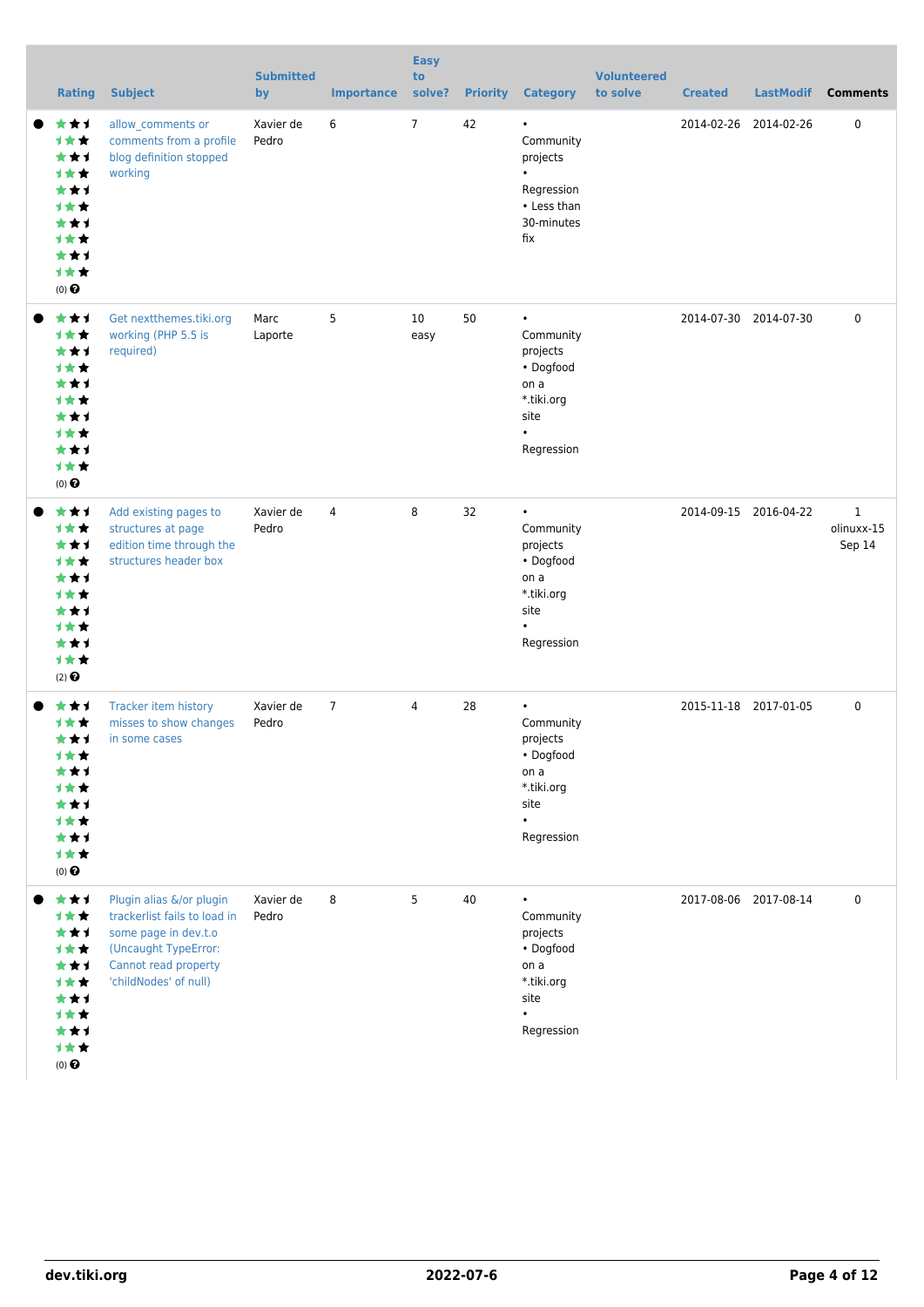|           | <b>Rating</b>                                                                       | <b>Subject</b>                                                                                                          | <b>Submitted</b><br>by | <b>Importance</b> | <b>Easy</b><br>to<br>solve? | <b>Priority</b> | <b>Category</b>                                                                                          | <b>Volunteered</b><br>to solve | <b>Created</b> | <b>LastModif</b> | <b>Comments</b> |
|-----------|-------------------------------------------------------------------------------------|-------------------------------------------------------------------------------------------------------------------------|------------------------|-------------------|-----------------------------|-----------------|----------------------------------------------------------------------------------------------------------|--------------------------------|----------------|------------------|-----------------|
| $\bullet$ | r★⊀<br>计女女<br>***<br>1★★<br>***<br>计女女<br>***<br>计女女<br>***<br>计女女<br>$(0)$ $\odot$ | <b>TableSorter header from</b><br>bug tables disappeared<br>when using plugin alias<br>(wishes - plugin<br>trackerlist) | Xavier de<br>Pedro     | 6                 | 5                           | 30              | $\bullet$<br>Community<br>projects<br>• Dogfood<br>on a<br>*.tiki.org<br>site<br>$\bullet$<br>Regression |                                | 2018-05-24     | 2018-05-24       | $\mathbf 0$     |

#### « 1 (current) [2](https://dev.tiki.org/tiki-print.php?tr_sort_mode1=f_43_asc&page=Community+Projects&tr_offset1=20)

- [3](https://dev.tiki.org/tiki-print.php?tr_sort_mode1=f_43_asc&page=Community+Projects&tr_offset1=40)
- [4](https://dev.tiki.org/tiki-print.php?tr_sort_mode1=f_43_asc&page=Community+Projects&tr_offset1=60)
- [5](https://dev.tiki.org/tiki-print.php?tr_sort_mode1=f_43_asc&page=Community+Projects&tr_offset1=80)
- 
- [6](https://dev.tiki.org/tiki-print.php?tr_sort_mode1=f_43_asc&page=Community+Projects&tr_offset1=100)
- [7](https://dev.tiki.org/tiki-print.php?tr_sort_mode1=f_43_asc&page=Community+Projects&tr_offset1=120)
- [»](https://dev.tiki.org/tiki-print.php?tr_sort_mode1=f_43_asc&page=Community+Projects&tr_offset1=20)

# Pending

|             | <b>Rating</b>                                                                       | <b>Subject</b>                                                                                            | <b>Submitted</b><br>by | <b>Importance</b> | <b>Easy</b><br>to<br>solve? |    | <b>Priority Category</b>                                                 | <b>Volunteered</b><br>to solve | <b>Created</b>        | <b>LastModif</b> | <b>Comments</b>                          |
|-------------|-------------------------------------------------------------------------------------|-----------------------------------------------------------------------------------------------------------|------------------------|-------------------|-----------------------------|----|--------------------------------------------------------------------------|--------------------------------|-----------------------|------------------|------------------------------------------|
| $\mathbf o$ | ***<br>1★★<br>***<br>***<br>***<br>1★★<br>***<br>1★★<br>***<br>1★★<br>$(0)$ $\odot$ | A backup script that can be put on a<br>cron job to save to a distant backup<br>server                    | Marc<br>Laporte        | 10 high           | 9                           | 90 | • Feature<br>request<br>$\bullet$<br>Community<br>projects               | nkoth                          | 2013-08-19 2013-11-13 |                  | $\mathbf{1}$<br>marclaporte-18<br>Sep 13 |
| $\bullet$   | ***<br>1★★<br>***<br>1★★<br>***<br>1★★<br>***<br>1★★<br>***<br>1★★<br>$(0)$ $\odot$ | Update<br>http://tiki.org/Official+Directors+Filing<br>with latest information on<br>incorporation filing | Marc<br>Laporte        | 8                 | 9                           | 72 | $\bullet$<br>Community<br>projects                                       | Nelson Ko                      | 2013-09-08 2013-10-28 |                  | $\mathbf 0$                              |
| $\bullet$   | ***<br>1★★<br>***<br>***<br>***<br>1★★<br>***<br>***<br>***<br>***<br>$(0)$ $\odot$ | Applying Personal Blog and Profile<br>fails                                                               | Saša<br>Janiška        | 8                 | 6                           | 48 | • Error<br>$\bullet$<br>Community<br>projects<br>$\bullet$<br>Regression |                                | 2018-08-07 2018-08-10 |                  | 11<br>Chealer9-17<br>Aug 18              |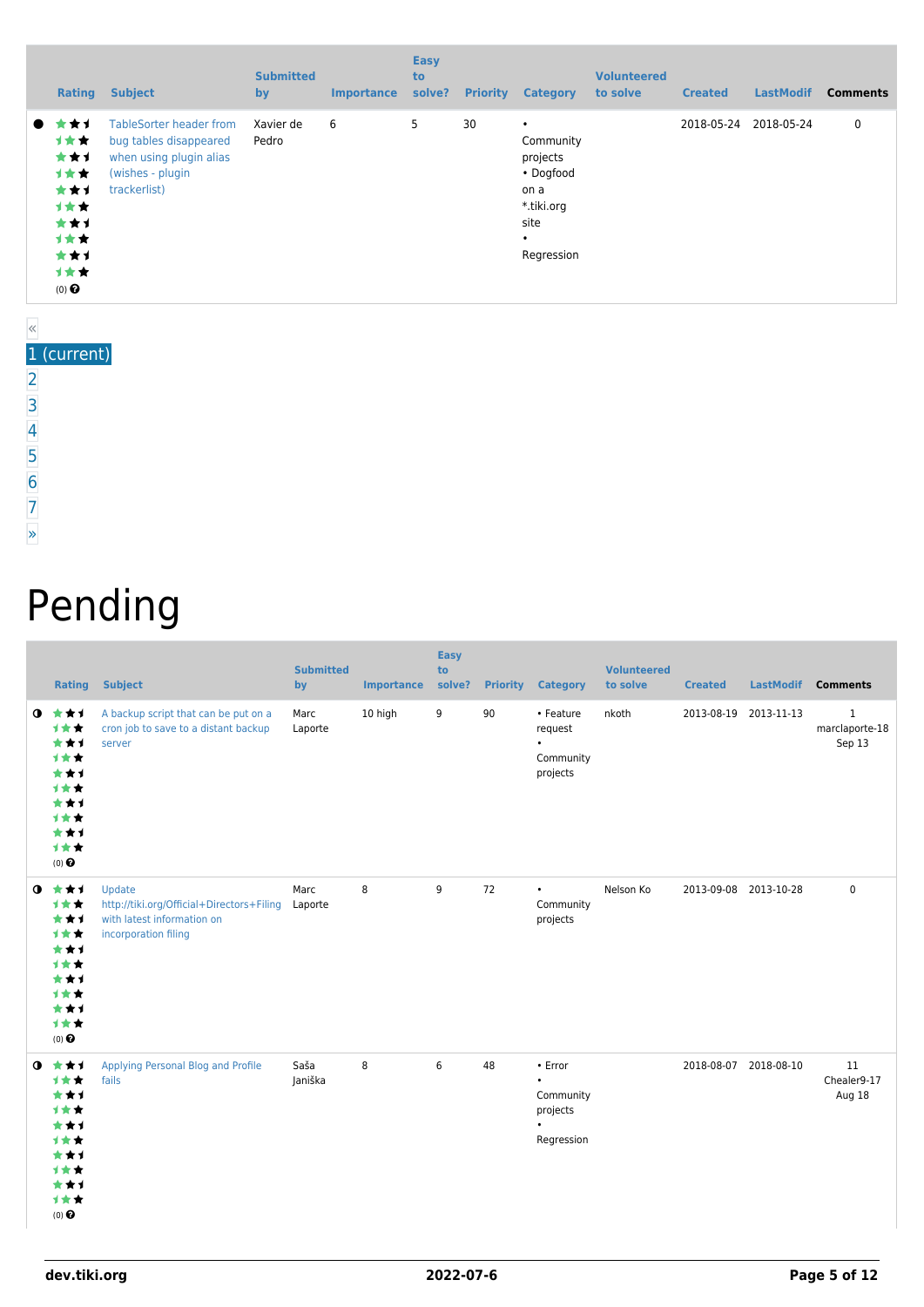|           | <b>Rating</b>                                                                                   | <b>Subject</b>                                                                                                  | <b>Submitted</b><br>by | <b>Importance</b> | <b>Easy</b><br>to<br>solve? |    | <b>Priority Category</b>                                                                                                                                     | <b>Volunteered</b><br>to solve | <b>Created</b> | <b>LastModif</b>      | <b>Comments</b>                            |
|-----------|-------------------------------------------------------------------------------------------------|-----------------------------------------------------------------------------------------------------------------|------------------------|-------------------|-----------------------------|----|--------------------------------------------------------------------------------------------------------------------------------------------------------------|--------------------------------|----------------|-----------------------|--------------------------------------------|
| $\bullet$ | ***<br>计女女<br>***<br>计女女<br>***<br>计女女<br>***<br>计女女<br>***<br>计女女<br>$(0)$ $\odot$             | Missing & used plugins reporting +<br>Plugin security and approval: need a<br>listing + notification email      | Marc<br>Laporte        | 9 high            |                             | 45 | • Feature<br>request<br>$\bullet$<br>Community<br>projects<br>• Dogfood<br>on a<br>*.tiki.org<br>site<br>$\bullet$<br>Regression<br>$\bullet$<br>Consistency |                                |                | 2008-10-29 2009-05-04 | 0                                          |
| $\bullet$ | ***<br><b>1**</b><br>***<br>计女女<br>***<br>计女女<br>★★1<br>1★★<br>***<br>计女女<br>$(0)$ $\odot$      | 15.x+: Expose back preference filters<br>on Admin UI for new tiki admins                                        | Xavier de<br>Pedro     | $\overline{7}$    | 6                           | 42 | • Usability<br>$\bullet$<br>Community<br>projects<br>• Dogfood<br>on a<br>*.tiki.org<br>site<br>$\bullet$<br>Regression                                      | Jonny Bradley                  |                | 2016-08-03 2016-09-29 | $\overline{2}$<br>marclaporte-31<br>May 18 |
| $\bullet$ | ***<br>计女女<br>***<br>计女女<br>***<br><b>1**</b><br>***<br>1★★<br>***<br>计女女<br>$(0)$ $\odot$      | Some stats for CVS and SVN activity :: Marc<br>looking for a volunteer to host stats<br>server and maintain app | Laporte                | 8                 |                             | 40 | $\bullet$<br>Community<br>projects<br>• Dogfood<br>on a<br>*.tiki.org<br>site                                                                                | Lorinc                         |                | 2008-04-12 2008-05-19 | 0                                          |
| $\bullet$ | ***<br>计女女<br>***<br>1 * *<br>***<br>计女女<br>***<br>1★★<br>★★1<br>计女女<br>$(0)$ $\odot$           | Optional reporting of anonymized<br>usage stats (which features are used,<br>how many accounts, etc)            | Marc<br>Laporte        | 8                 |                             | 40 | • Feature<br>request<br>$\bullet$<br>Community<br>projects                                                                                                   | Marc Laporte                   |                | 2008-11-01 2008-11-08 | 0                                          |
| $\bullet$ | ***<br>计女女<br>***<br>计女女<br>***<br>计女女<br>***<br>计女女<br>***<br>计女女<br>$(0)$ $\odot$             | plugin list filter by category doesn't<br>work on dev.t.o                                                       | Xavier de<br>Pedro     | 8                 | 5                           | 40 | • Error<br>$\bullet$<br>Community<br>projects<br>• Dogfood<br>on a<br>*.tiki.org<br>site<br>$\bullet$<br>Regression                                          |                                |                | 2019-07-09 2019-08-17 | $\mathbf 0$                                |
|           | $0$ $*$ $*$ $*$<br>***<br>***<br>计女女<br>***<br>计女女<br>***<br>1★★<br>***<br>计女女<br>$(1)$ $\odot$ | Tracker - field type items list                                                                                 | Torsten<br>Fabricius   | 10 high           | 3                           | 30 | • Support<br>request<br>$\bullet$<br>Community<br>projects                                                                                                   | WolfgangA                      |                | 2015-04-05 2018-12-28 | 3<br>Jyhem-03 Jan<br>19                    |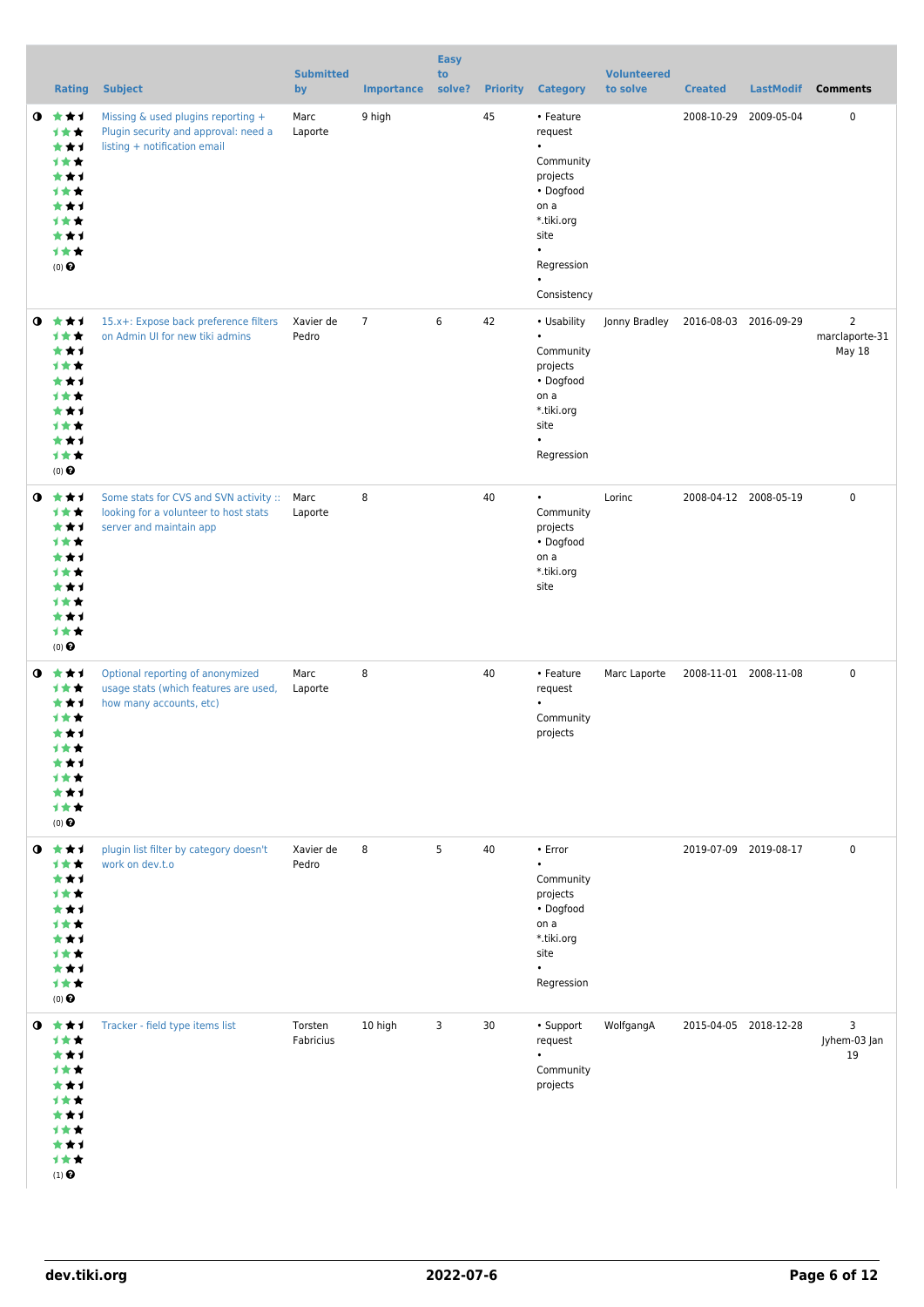|           | <b>Rating</b>                                                                                                 | <b>Subject</b>                                                                                      | <b>Submitted</b><br>by         | <b>Importance</b> | <b>Easy</b><br>to<br>solve? | <b>Priority</b> | <b>Category</b>                                                                                                      | <b>Volunteered</b><br>to solve | <b>Created</b>        | <b>LastModif</b>      | <b>Comments</b>                             |
|-----------|---------------------------------------------------------------------------------------------------------------|-----------------------------------------------------------------------------------------------------|--------------------------------|-------------------|-----------------------------|-----------------|----------------------------------------------------------------------------------------------------------------------|--------------------------------|-----------------------|-----------------------|---------------------------------------------|
| $\bullet$ | 食食す<br>计女女<br>***<br>计女女<br>***<br>计女女<br>***<br>计女女<br>***<br>计女女<br>$(1)$ <sup><math>\odot</math></sup>     | doc.t.o 19.x: I can't upload images to<br>wiki pages (CSRF) with elFinder                           | Xavier de<br>Pedro             | 6                 | 5                           | 30              | • Error<br>$\bullet$<br>Community<br>projects<br>• Dogfood<br>on a<br>*.tiki.org<br>site<br>$\bullet$<br>Regression  |                                | 2018-11-18 2019-01-21 |                       | 6<br>lindon-17 Nov<br>19                    |
|           | $0 \star \star \star$<br>1★★<br>***<br>计女女<br>***<br>计女女<br>***<br>计女女<br>***<br>计女女<br>$(0)$ $\odot$         | Adding "x-cms-engine: tikiwiki" in<br><b>HTTP</b> headers                                           | Marc<br>Laporte                | 5                 |                             | 25              | • Feature<br>request<br>$\bullet$<br>Community<br>projects                                                           |                                |                       | 2008-02-08 2008-02-08 | $\mathbf{1}$<br>gmartin-12 Feb<br>08        |
| $\bullet$ | 大大才<br>计女女<br>***<br>计女女<br>***<br>计女女<br>***<br>计女女<br>***<br>计女女<br>$(0)$ <sup>O</sup>                      | How to force the login process                                                                      | llamonica                      | 5                 |                             | 25              | • Feature<br>request<br>• Support<br>request<br>$\bullet$<br>Community<br>projects                                   | Beestje                        |                       | 2009-02-17 2009-05-14 | $\mathbf 0$                                 |
| $\bullet$ | 大女子<br>计女女<br>***<br><b>1**</b><br>***<br>1 * *<br>***<br>计女女<br>***<br>计女女<br>$(0)$ <sup>O</sup>             | Make sure Tiki is offered by all server<br>control panels                                           | Marc<br>Laporte                | 5                 |                             | 25              | $\bullet$<br>Community<br>projects                                                                                   | Marc Laporte                   | 2006-01-17 2021-10-05 |                       | $\mathbf 0$                                 |
| $\bullet$ | 大女子<br>计女女<br>***<br>计女女<br>***<br>计女女<br>***<br>计女女<br>***<br>计女女<br>$(0)$ $\odot$                           | Tracker events en dev.t.o tiki-<br>batch todo.php unexpected ? in<br>initlib.php                    | Xavi (as<br>xavidp -<br>admin) | 5                 | 5                           | 25              | • Error<br>$\bullet$<br>Community<br>projects<br>• Dogfood<br>on a<br>*.tiki.org<br>site<br>$\bullet$<br>Regression  |                                |                       | 2020-10-18 2020-10-28 | $\overline{2}$<br>jonnybradley-28<br>Oct 20 |
| $\bullet$ | ***<br>***<br>***<br>计女女<br>***<br>1 * *<br>***<br>1 * *<br>***<br>计女女<br>$(0)$ <sup><math>\odot</math></sup> | allow seing username in user tracker<br>at registration time, step 2 (filling<br>user tracker item) | Xavier de<br>Pedro             | $\overline{4}$    |                             | 20              | • Usability<br>• Feature<br>request<br>$\bullet$<br>Community<br>projects<br>• Dogfood<br>on a<br>*.tiki.org<br>site |                                |                       | 2008-07-10 2008-07-10 | 0                                           |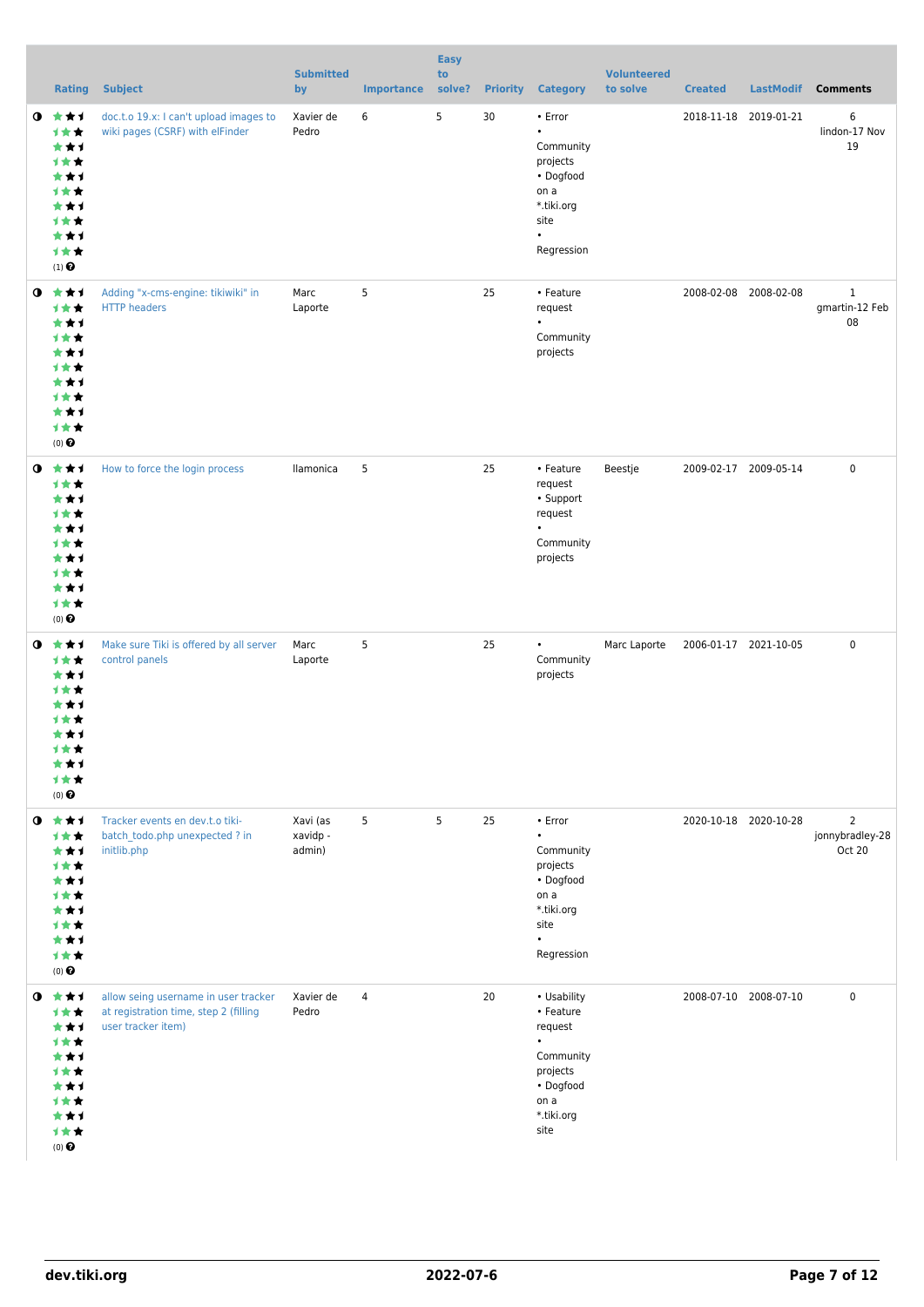|           |                                                                                                       | <b>Rating Subject</b>                                                                            | <b>Submitted</b><br>by         | <b>Importance</b> | <b>Easy</b><br>to<br>solve? |    | <b>Priority Category</b>                                                                              | <b>Volunteered</b><br>to solve | <b>Created</b> |                       | LastModif Comments              |
|-----------|-------------------------------------------------------------------------------------------------------|--------------------------------------------------------------------------------------------------|--------------------------------|-------------------|-----------------------------|----|-------------------------------------------------------------------------------------------------------|--------------------------------|----------------|-----------------------|---------------------------------|
| $\bullet$ | ***<br>1★★<br>***<br>***<br>***<br>1★★<br>***<br>1★★<br>***<br>1★★<br>$(0)$ $\Theta$                  | articles needs aids to fight spam (e.g.<br>admins see tiki-list submissions.php<br>at info.tw.o) | Xavier de<br>Pedro             | $\overline{4}$    |                             | 20 | • Feature<br>request<br>$\bullet$<br>Community<br>projects<br>• Dogfood<br>on a<br>*.tiki.org<br>site |                                |                | 2008-08-14 2008-08-14 | $\pmb{0}$                       |
|           | $0$ $\star\star\star$<br>1★★<br>***<br>1★★<br>***<br>1★★<br>***<br>1★★<br>***<br>1★★<br>$(0)$ $\odot$ | TikiBountySystem                                                                                 | Xavi (as<br>xavidp -<br>admin) | $\overline{4}$    |                             | 20 | • Feature<br>request<br>Community<br>projects                                                         |                                |                | 2005-07-01 2021-09-30 | $\mathbf{1}$<br>Bsfez-30 Sep 21 |
|           | $0 \star \star \star$<br>1★★<br>***<br>1★★<br>***<br>1★★<br>***<br>***<br>***<br>1★★<br>$(0)$ $\odot$ | Dogfood: aggregate all the RSS feeds<br>from all *.tikiwiki.org sites                            | Marc<br>Laporte                | 3                 |                             | 15 | $\bullet$<br>Community<br>projects<br>• Dogfood<br>on a<br>*.tiki.org<br>site                         |                                |                | 2007-06-12 2007-06-12 | $\mathbf 0$                     |

## Closed

|                       | <b>Rating</b>                                                                              | <b>Subject</b>                                                                                                                                                              | <b>Submitted</b><br>by               | Importance | <b>Easy</b><br>to<br>solve? | <b>Priority</b> | <b>Category</b>                                                                                                                                       | <b>Volunteered</b><br>to solve | <b>Created</b> | <b>LastModif</b> | <b>Comments</b>                  |
|-----------------------|--------------------------------------------------------------------------------------------|-----------------------------------------------------------------------------------------------------------------------------------------------------------------------------|--------------------------------------|------------|-----------------------------|-----------------|-------------------------------------------------------------------------------------------------------------------------------------------------------|--------------------------------|----------------|------------------|----------------------------------|
| $\boldsymbol{\omega}$ | ***<br>计女女<br>***<br>***<br>***<br><b>1**</b><br>***<br>计女女<br>***<br>计女女<br>$(0)$ $\odot$ | BrowserTitle is empty after<br>upgrading Tiki                                                                                                                               | Bernard<br>Sfez / Tiki<br>Specialist | 10 high    | 10<br>easy                  | 99              | • Community<br>projects<br>• Regression<br>• Less than<br>30-minutes fix<br>• Release<br>Blocker                                                      |                                | 2017-01-30     | 2017-01-30       | 0                                |
| O                     | ***<br>***<br>***<br><b>1**</b><br>***<br>***<br>***<br>***<br>***<br>***<br>$(1)$ $\odot$ | dev.t.o 13.x: add some scrollbar<br>at the top of wide tables in<br>Bootstrapped themes, since they<br>look as with less content for new<br>users or unexperienced visitors | Xavier de<br>Pedro                   | 10 high    | 9                           | 90              | • Usability<br>• Community<br>projects<br>• Dogfood on<br>a *.tiki.org site<br>• Conflict of<br>two features<br>(each works<br>well<br>independently) |                                | 2014-09-21     | 2019-07-21       | $\overline{7}$<br>xavi-21 Jul 19 |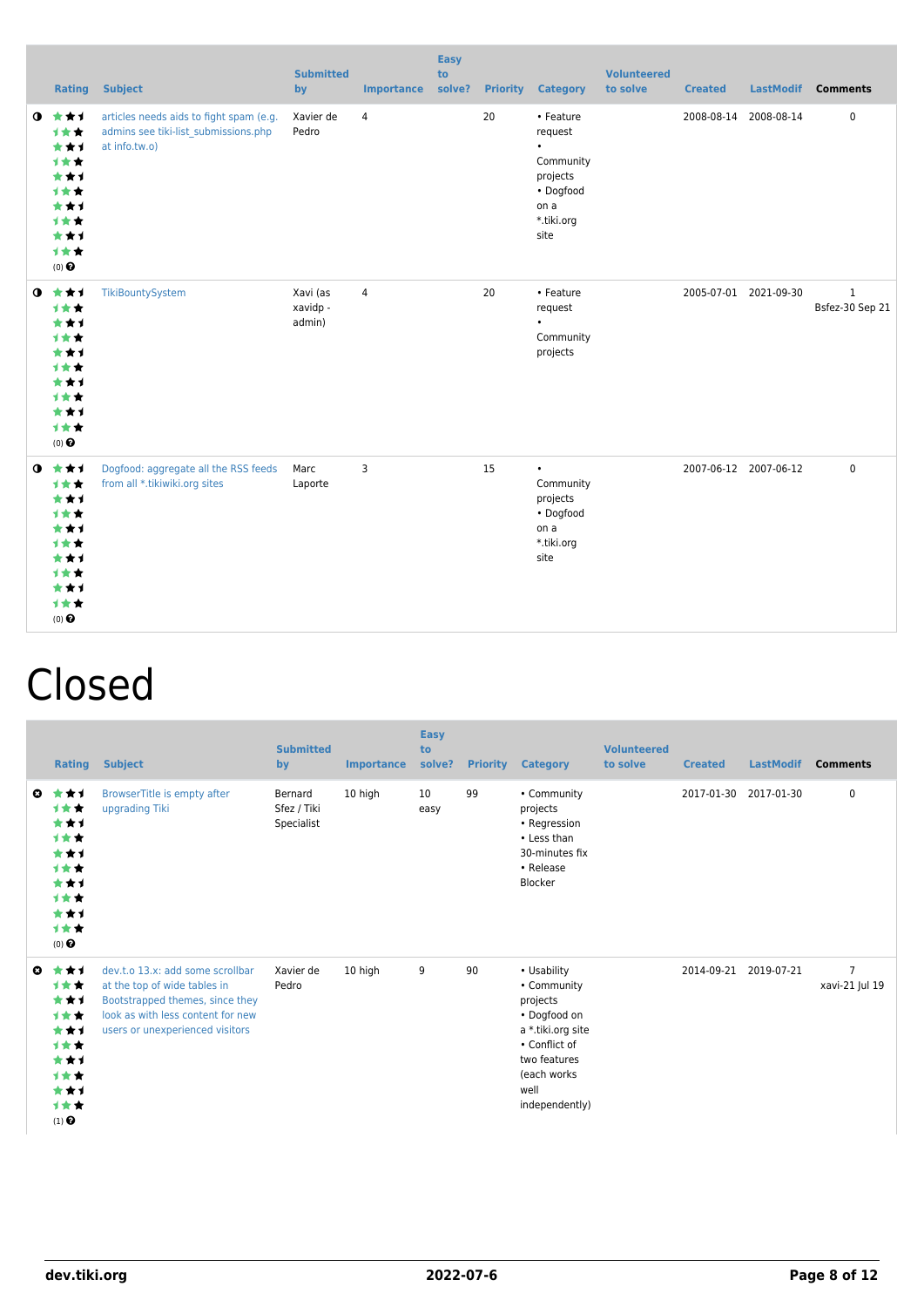|                       | <b>Rating</b>                                                                                       | <b>Subject</b>                                                                                      | <b>Submitted</b><br>by               | <b>Importance</b> | <b>Easy</b><br>to<br>solve? |    | <b>Priority Category</b>                                                                                      | <b>Volunteered</b><br>to solve      | <b>Created</b> | <b>LastModif</b>      | <b>Comments</b>                           |
|-----------------------|-----------------------------------------------------------------------------------------------------|-----------------------------------------------------------------------------------------------------|--------------------------------------|-------------------|-----------------------------|----|---------------------------------------------------------------------------------------------------------------|-------------------------------------|----------------|-----------------------|-------------------------------------------|
| ◒                     | ***<br>计女女<br>***<br>计女女<br>***<br>计女女<br>***<br>1★★<br>***<br>计女女<br>$(0)$ $\Theta$                | Tiki community server backups<br>not working                                                        | Jonny<br><b>Bradley</b>              | 9                 | $\mathbf{1}$<br>difficult   | 9  | • Community<br>projects                                                                                       | amette                              |                | 2017-03-21 2017-06-18 | 3<br>amette-21 Mar<br>17                  |
| ◒                     | ***<br>计女女<br>***<br>计女女<br>***<br>计女女<br>***<br>1★★<br>***<br>计女女<br>(0)                           | Dogfood Forum and List<br>Synchronization between tw.o<br>forums and SourceForge Mailing<br>Lists   | Marc<br>Laporte                      | 9 high            | 9                           | 81 | • Community<br>projects<br>• Dogfood on<br>a *.tiki.org site                                                  |                                     |                | 2009-02-03 2013-03-04 | $\overline{2}$<br>xavi-04 Feb 09          |
| ◒                     | ***<br>***<br>***<br>计女女<br>***<br><b>1★★</b><br>***<br>1★★<br>***<br>计女女<br>$(0)$ $\odot$          | Change the release script to stop<br>linking to ReleaseNotesXYZ (Use<br>doc.tiki.org/TikiX instead) | Marc<br>Laporte                      | 9                 | 9                           | 81 | • Usability<br>• Community<br>projects                                                                        | nkoth                               |                | 2013-11-03 2013-11-16 | $\pmb{0}$                                 |
| $\boldsymbol{\omega}$ | ***<br>计女女<br>***<br>计女女<br>***<br>计女女<br>***<br>计女女<br>★★1<br>1★★<br>$(0)$ $\odot$                 | can't upload an image to a file<br>gallery in doc.t.o with elfinder<br>(default UI) since 16.x      | Xavier de<br>Pedro                   | 9                 | 9                           | 81 | • Community<br>projects<br>• Dogfood on<br>a *.tiki.org site<br>• Regression<br>• Release<br>Blocker          | Jonny Bradley                       |                | 2016-11-18 2017-01-12 | $\mathbf{1}$<br>jonnybradley-12<br>Jan 17 |
| $\boldsymbol{\omega}$ | ***<br>计女女<br>***<br>计女女<br>***<br>计女女<br>***<br>计女女<br>***<br>计女女<br>(0)                           | Tracker item status filter not<br>working on dev.tiki.org (wishlist)                                | Bernard<br>Sfez / Tiki<br>Specialist | 8                 | 10<br>easy                  | 80 | • Community<br>projects<br>• Dogfood on<br>a *.tiki.org site<br>• Regression<br>• Less than<br>30-minutes fix |                                     |                | 2016-04-12 2017-01-11 | $\mathbf{1}$<br>jonnybradley-12<br>Apr 16 |
|                       | ◎ ★★1<br>计女女<br>***<br>计女女<br>***<br><b>1★★</b><br>***<br><b>1★★</b><br>***<br>计女女<br>$(0)$ $\odot$ | Installer language selection is<br>wrongly changed by Tlki                                          | Bernard<br>Sfez / Tiki<br>Specialist | 10 high           | 8                           | 80 | • Community<br>projects<br>• Consistency<br>• Less than<br>30-minutes fix<br>• Release<br>Blocker             | Jonny Bradley 2017-01-11 2017-01-12 |                |                       | $\mathbf{1}$<br>Bsfez-12 Jan 17           |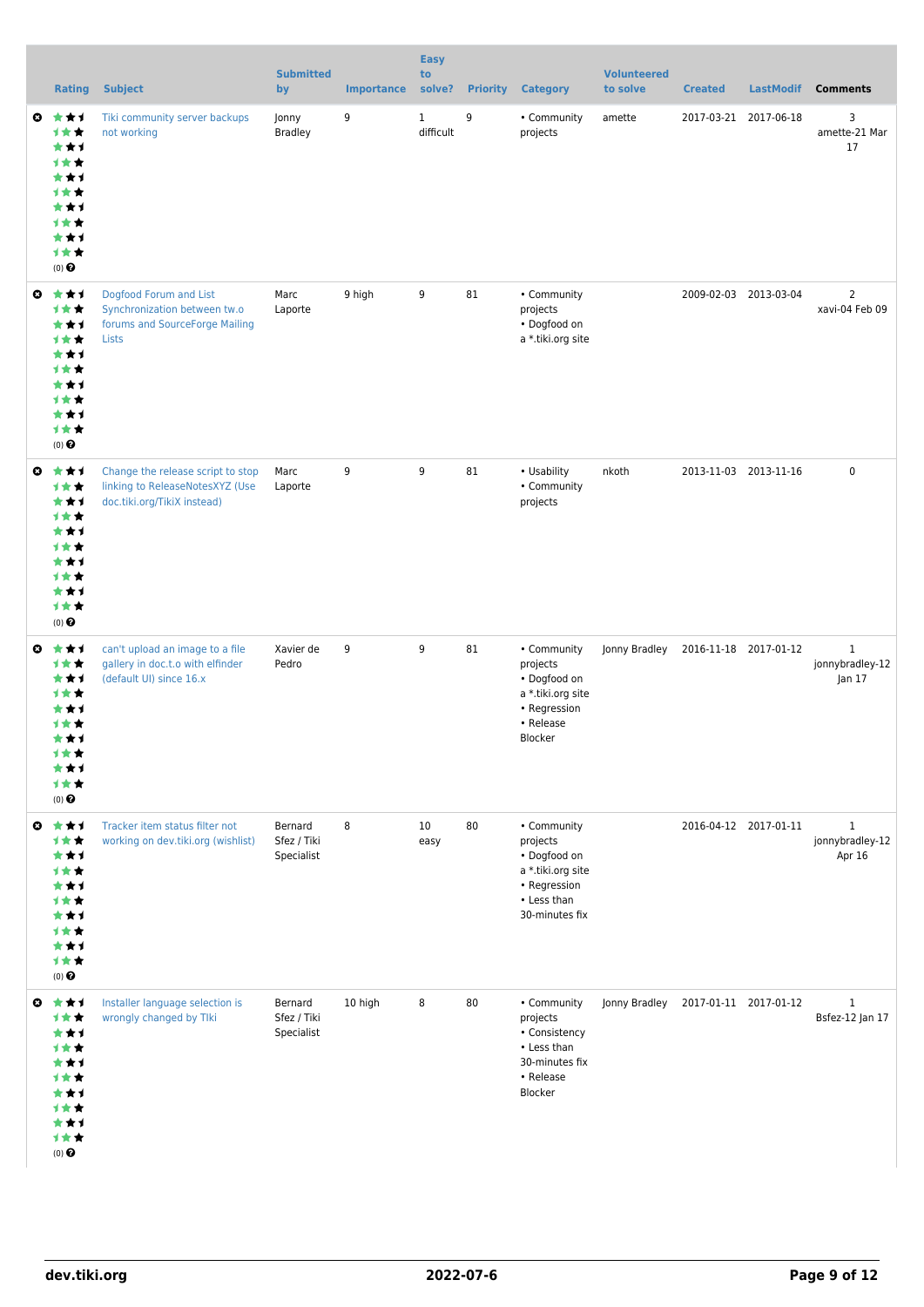|                       | <b>Rating</b>                                                                                     | <b>Subject</b>                                                                                   | <b>Submitted</b><br>by               | <b>Importance</b> | <b>Easy</b><br>to<br>solve? | <b>Priority</b> | <b>Category</b>                                                                               | <b>Volunteered</b><br>to solve | <b>Created</b>        | <b>LastModif</b>      | <b>Comments</b>                      |
|-----------------------|---------------------------------------------------------------------------------------------------|--------------------------------------------------------------------------------------------------|--------------------------------------|-------------------|-----------------------------|-----------------|-----------------------------------------------------------------------------------------------|--------------------------------|-----------------------|-----------------------|--------------------------------------|
| o.                    | ***<br>计女女<br>***<br>计女女<br>***<br>1★★<br>***<br>计女女<br>***<br>计女女<br>(0)                         | Username minimum character<br>error is displayed even if no error                                | Bernard<br>Sfez / Tiki<br>Specialist | 10 high           | 8                           | 80              | • Error<br>• Community<br>projects<br>• Dogfood on<br>a *.tiki.org site                       | Jonny Bradley                  | 2017-03-30            | 2017-05-18            | $\mathbf{1}$<br>Bsfez-11 May<br>17   |
| $\boldsymbol{\omega}$ | ***<br>***<br>***<br>计女女<br>***<br>计女女<br>***<br>计女女<br>***<br>计女女<br>(0)                         | Login is required to reach forums<br>on tiki.org: Tikiwiki-devel<br>(mailman list mirror)        | Marc<br>Laporte                      | 8                 | 10<br>easy                  | 80              | • Community<br>projects                                                                       |                                |                       | 2019-03-30 2020-12-16 | $\mathbf{1}$<br>luci-31 Mar 19       |
| $\boldsymbol{\omega}$ | ***<br>计女女<br>***<br>计女女<br>***<br><b>1★★</b><br>***<br><b>1★★</b><br>***<br>计女女<br>(0)           | Tool 'Choose or upload images' in<br>dev.t.o/make+a+wish reloads the<br>page loosing all content | Xavier de<br>Pedro                   | 9                 | 8                           | 72              | • Usability<br>• Community<br>projects<br>• Dogfood on<br>a *.tiki.org site<br>• Regression   | Jonny Bradley                  | 2016-07-04 2016-07-08 |                       | $\mathbf 0$                          |
| ◶                     | ***<br>计女女<br>***<br>计女女<br>***<br>计女女<br>***<br>计女女<br>***<br>计女女<br>$(0)$ $\pmb{\Theta}$        | wikiplugin inside tracker item are<br>integrated in the wiki autotoc                             | Bernard<br>Sfez / Tiki<br>Specialist | 10 high           | $\overline{7}$              | 70              | • Community<br>projects<br>• Dogfood on<br>a *.tiki.org site<br>• Regression                  |                                |                       | 2016-07-22 2017-01-30 | $\mathbf 0$                          |
| $\boldsymbol{\omega}$ | ***<br>计女女<br>***<br><b>1★★</b><br>***<br><b>1★★</b><br>***<br>计女女<br>***<br>计女女<br>$(0)$ $\odot$ | Google results for Tiki Wiki<br>Donation don't point where it<br>should                          | Bernard<br>Sfez / Tiki<br>Specialist | 10 high           | $\overline{7}$              | 70              | $\cdot$ Error<br>• Community<br>projects<br>• Dogfood on<br>a *.tiki.org site<br>• Regression |                                | 2021-02-19 2021-05-26 |                       | $\overline{2}$<br>Bsfez-26 May<br>21 |
|                       | ◎ ★★1<br>计女女<br>***<br>计女女<br>***<br>计女女<br>***<br>计女女<br>***<br>计女女<br>$(0)$ $\odot$             | Intertiki Fatal error: Unsupported<br>operand types in<br>include_intertiki.php on line 41       | Xavier de<br>Pedro                   | 8                 | 8                           | 64              | • Error<br>• Community<br>projects<br>• Dogfood on<br>a *.tiki.org site                       | Nelson Ko                      |                       | 2013-10-08 2013-11-21 | 3<br>koth-14 Nov 13                  |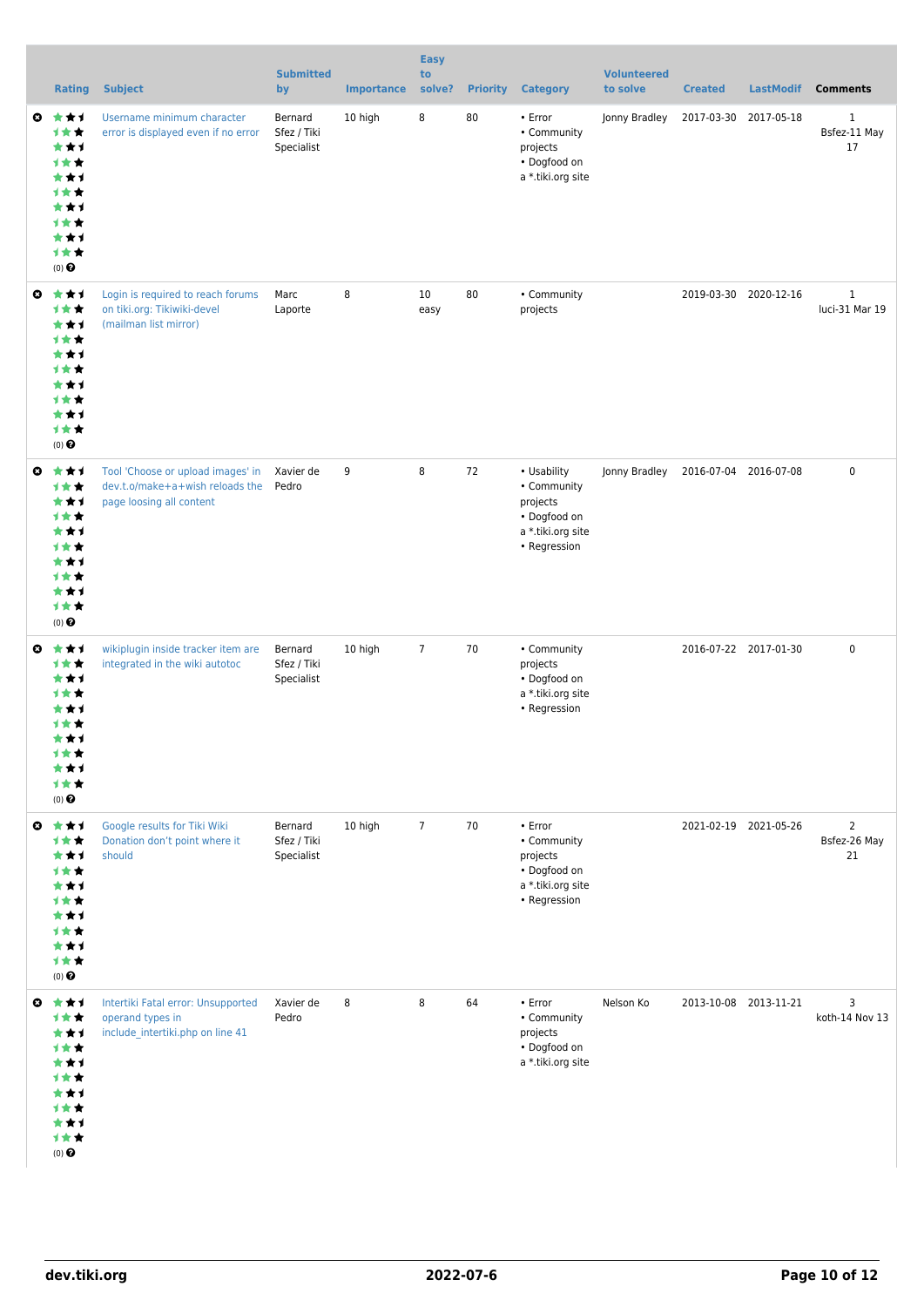|           | <b>Rating</b>                                                                                             | <b>Subject</b>                                                                                                                      | <b>Submitted</b><br>by | <b>Importance</b> | <b>Easy</b><br>to<br>solve? | <b>Priority</b> | <b>Category</b>                                                                                              | <b>Volunteered</b><br>to solve | <b>Created</b>        | <b>LastModif</b> | <b>Comments</b>                |
|-----------|-----------------------------------------------------------------------------------------------------------|-------------------------------------------------------------------------------------------------------------------------------------|------------------------|-------------------|-----------------------------|-----------------|--------------------------------------------------------------------------------------------------------------|--------------------------------|-----------------------|------------------|--------------------------------|
| ◒         | 大大士<br>1★★<br>***<br>1★★<br>***<br>1★★<br>***<br>计女女<br>***<br>1★★<br>$(0)$ <sup><math>\odot</math></sup> | 13.x: doc.t.o menu 43 (public info<br>for anons) doesn't show 'section<br>level 1' records, but only section<br>level 0 and options | Xavier de<br>Pedro     | 8                 | 8                           | 64              | • Community<br>projects<br>• Dogfood on<br>a *.tiki.org site<br>• Regression                                 |                                | 2014-08-11 2014-08-14 |                  | 0                              |
| O         | ***<br>1★★<br>***<br>1★★<br>***<br>计女女<br>***<br>计女女<br>***<br>1★★<br>$(0)$ <sup><math>\odot</math></sup> | Mail Queue undefined method<br>Zend\Mail\Message::getRecipients Pedro<br>in 15.x (Zend2) compared to 12.x                           | Xavier de              | 8                 | 8                           | 64              | $\cdot$ Error<br>• Support<br>request<br>• Community<br>projects<br>• Regression                             | rjsmelo                        | 2016-03-24 2016-03-29 |                  | $\pmb{0}$                      |
| $\bullet$ | ***<br>计女女<br>***<br>1★★<br>***<br>计女女<br>***<br>1★★<br>***<br>1★★<br>$(0)$ $\pmb{\Theta}$                | Quick Admin module no longer<br>assigned by default (starting from<br><b>Tiki 19)</b>                                               | Xavier de<br>Pedro     | 8                 | 8                           | 64              | • Feature<br>request<br>• Community<br>projects<br>• Less than<br>30-minutes fix                             |                                | 2018-10-29 2019-01-24 |                  | $\mathbf{1}$<br>luci-29 Oct 18 |
| O         | ***<br>计女女<br>***<br>1★★<br>***<br>计女女<br>***<br>计女女<br>***<br>1★★<br>$(0)$ $\pmb{\Theta}$                | Paid support page: remove<br>contradiction                                                                                          | Marc<br>Laporte        | 8                 | 8                           | 64              | • Community<br>projects                                                                                      |                                | 2021-11-25 2021-12-27 |                  | 13<br>Bsfez-28 Nov<br>21       |
| O         | ***<br>***<br>***<br>计女女<br>***<br>计女女<br>***<br>计女女<br>***<br>1★★<br>$(1)$ $\odot$                       | dev.t.o: Can't upload images with<br>elFinder                                                                                       | Xavier de<br>Pedro     | 9                 | $\overline{7}$              | 63              | $\cdot$ Error<br>• Usability<br>• Community<br>projects<br>• Dogfood on<br>a *.tiki.org site<br>• Regression |                                | 2013-12-09 2014-02-07 |                  | $\pmb{0}$                      |
|           | ◎ ★★1<br>1★★<br>***<br>1★★<br>***<br>计女女<br>***<br>计女女<br>***<br>计女女<br>$(1)$<br>$\pmb{\Theta}$           | 12.x: Page Alias broken in<br>dev.t.o?                                                                                              | Xavier de<br>Pedro     | 9                 | $\overline{7}$              | 63              | • Community<br>projects<br>• Dogfood on<br>a *.tiki.org site<br>• Regression                                 | Jonny Bradley                  | 2014-01-17 2015-11-14 |                  | 0                              |

«

1 (current)